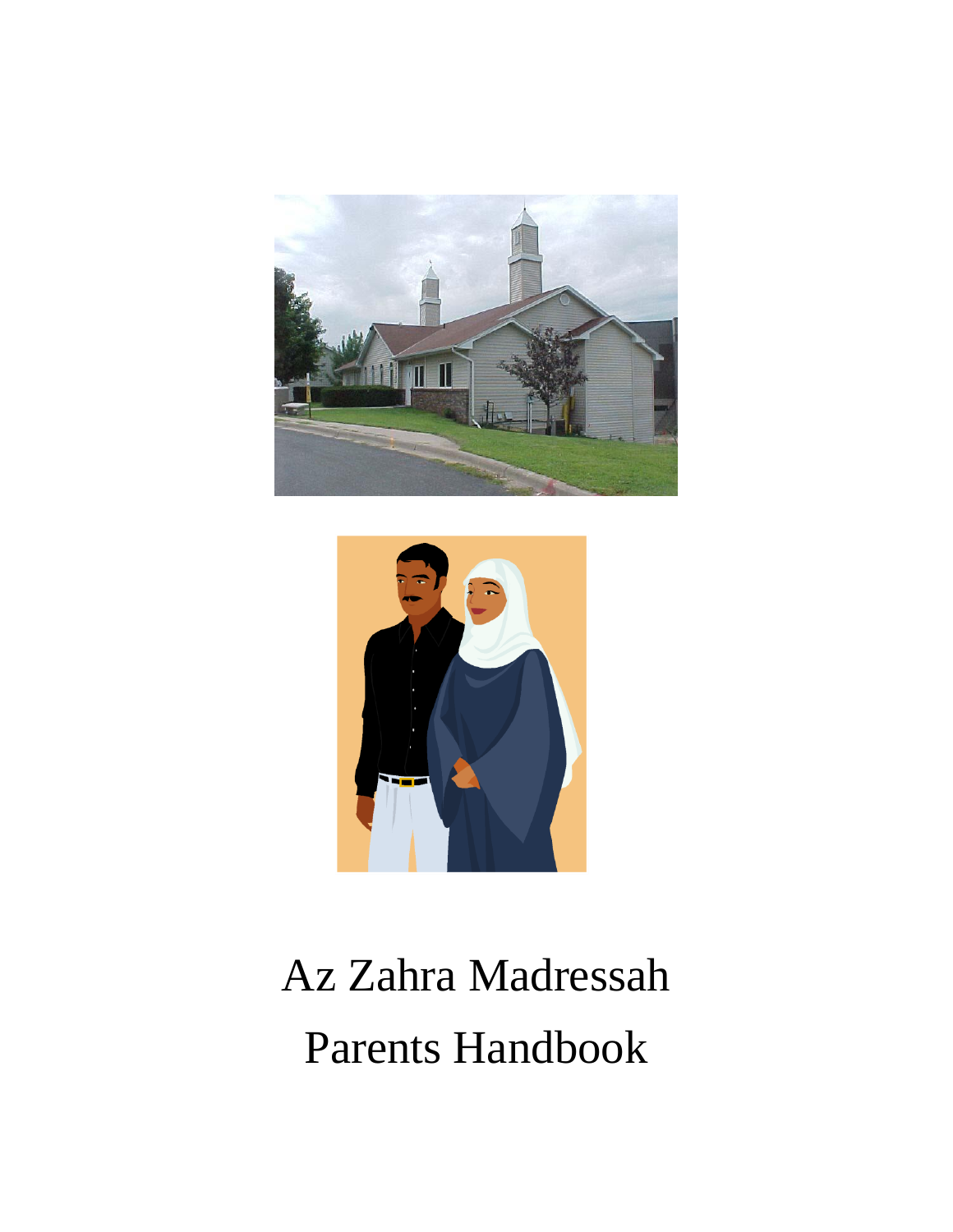AA Dear Parents/Guardians,

Our Family Handbook contains information on the procedures, guidelines and policies that have been established to make Az Zahra Madressah a positive and safe learning environment for our students and staff.

Please keep in mind the handbook cannot cover every situation that may come up during the course of the school year. Statements in the handbook are subject to amendment with or without notice. Madressah will attempt to keep families informed of all changes as soon as possible. Some changes may be made immediately due to unforeseen circumstances.

Since all students are expected to be familiar with the information in the handbook, parents are asked to review the handbook with each child enrolled in Madressah. Our expectation is that by reviewing this together with your child(ren), you can fully support our mission and the procedures, guidelines, and policies that are included in the handbook.

Please know that AZM is totally committed to Islamic education and together we can make a difference in your child's life. Thank you for your help and support in ensuring a successful year at Madressah.

Sincerely,

Az Zahra Madressah Principal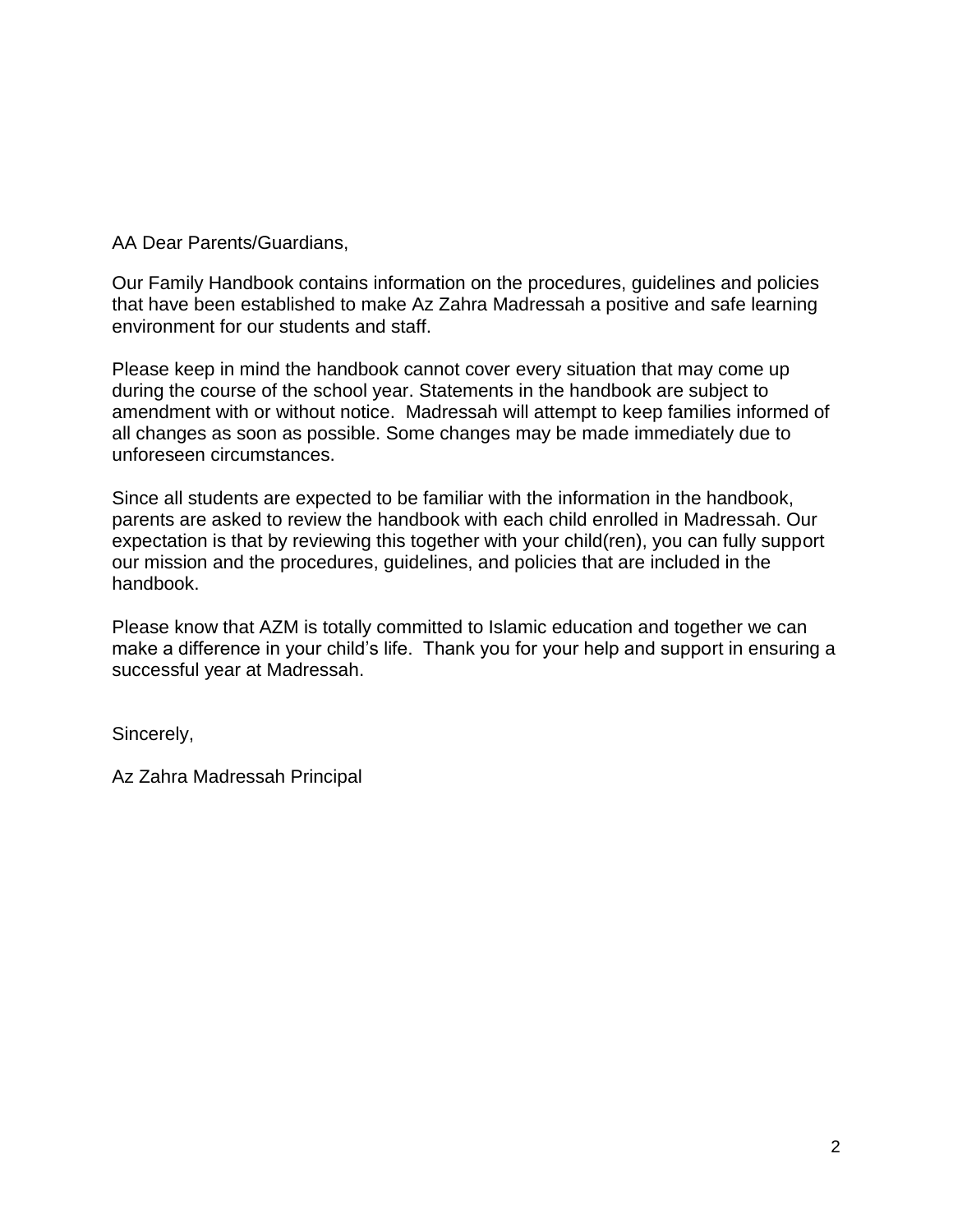# **TABLE of CONTENTS**

| Introduction                                                                                                     |    |
|------------------------------------------------------------------------------------------------------------------|----|
| <b>Mission</b>                                                                                                   |    |
| <b>Objectives</b>                                                                                                |    |
| Admission Age manufactured contains and the contract of the Admission Age 5                                      |    |
|                                                                                                                  |    |
| Attendance (Students) (Electronic Contract and Tattendance (Students)                                            |    |
| Calendar                                                                                                         |    |
|                                                                                                                  |    |
|                                                                                                                  |    |
| <b>Discipline</b>                                                                                                | 6  |
|                                                                                                                  |    |
|                                                                                                                  |    |
| Grading                                                                                                          |    |
|                                                                                                                  |    |
|                                                                                                                  |    |
|                                                                                                                  |    |
|                                                                                                                  |    |
|                                                                                                                  | 8  |
|                                                                                                                  | 9  |
|                                                                                                                  |    |
|                                                                                                                  | 9  |
|                                                                                                                  | 9  |
|                                                                                                                  | 9  |
|                                                                                                                  |    |
|                                                                                                                  |    |
|                                                                                                                  |    |
|                                                                                                                  | 10 |
| Tuition and Books                                                                                                |    |
|                                                                                                                  |    |
| <b>Uniform Policy Enforcement</b>                                                                                |    |
| Weather Conditions and Madressah Closure Policy [11] Weather Conditions and Madressah Closure Policy [11] Matter |    |
|                                                                                                                  |    |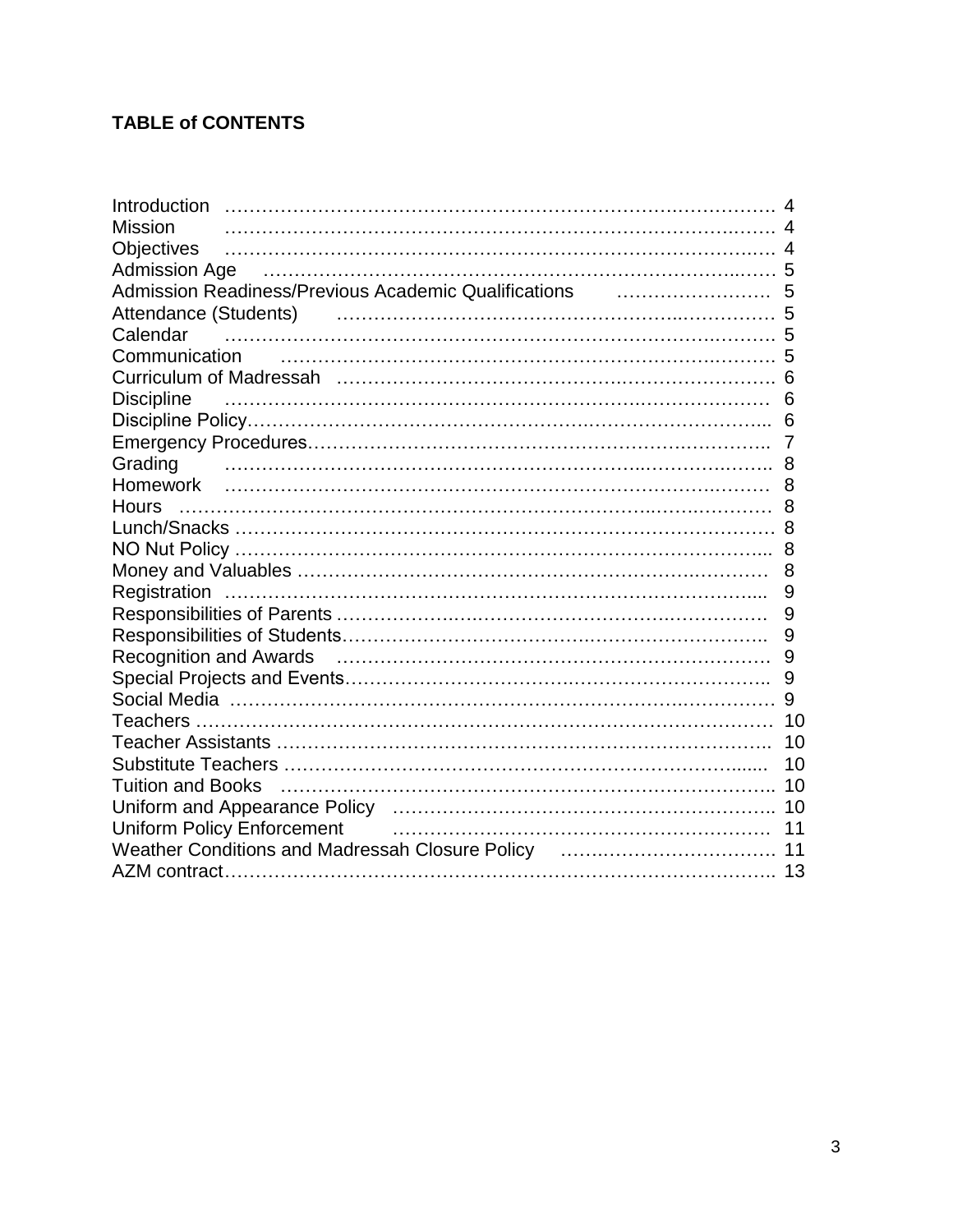#### **FAMILY HANDBOOK**

Welcome to the Az-Zahra Madressah (AZM)

#### **Introduction: A Brief History of the Madressah:**

The Madressah of Anjuman-e-Asghari had a very modest beginning, but has mashallah grown to a sizable school with admirable facilities. It began in 1984 when a member of the community started the Madressah with eight students in the basement of their home. Every Friday, students would come to the home to gain knowledge in classes which focused on recitation of the Qur'an and Islamic studies. Between 1985 and 1986, the Madressah had grown to a size of eighteen students. To accommodate the larger class size, the Madressah was moved to the community center in Crystal and then later to North Hennepin Technical College.

Gradually more families found out about the classes and showed an interest, subsequently enrolling their children. Four years later in 1989, the Madressah had grown to 35 students and the classes were then held in the newly-built Imambara. In 1991, the number of students enrolled was 52. The Madressah classes switched from Fridays to Sundays with an added class: Arabic Language.

With such a large number of students continuously enrolling, in 1994 the community embarked upon building a Madressah Center. Consequently, from generous donations from across the globe, Anjuman-e-Asghari laid the foundation for a new Madressah Center, which opened in 1996. At the formal opening ceremony of the Center, Marhum Mulla Asghar M.M. Jaffer named it Az-Zahra Madressah. The new center consisted of ten classrooms, a library, kitchen, office, and an assembly hall. In the 90s the Madressah added Academy classes for grades ten and up, and classes switched to Saturdays.

Currently Madressah has over 100 students enrolled and approximately 40 volunteer teachers and support staff and is held on Sundays. Alhamdulillah the Madressah enrollment continues to grow every year with new students and volunteer teachers.

#### **MISSION**:

The Madressah shall be a guiding institution of learning and teaching the creed of Shia Ithna-Asheri faith; to instill the love of Allah, His Prophet, the Holy Quran and Ahlulbayt, in the heart of the new generation.

#### **OBJECTIVES**

- The Madressah will support Islamic learning at home.
- The Madressah shall help students recite Quran with Tajweed and full understanding of the message of guidance which Allah (SWT) has sent to humanity.
- To nurture conscientious practicing Muslims.
- Help the students develop a sense of positive Muslim identity.
- To enable the students/graduates to make informed choices consistent with Islamic spiritual and moral norms.
- To guide the children of the community to the right path, through the teachings of the Quran and the fourteen Masumeen.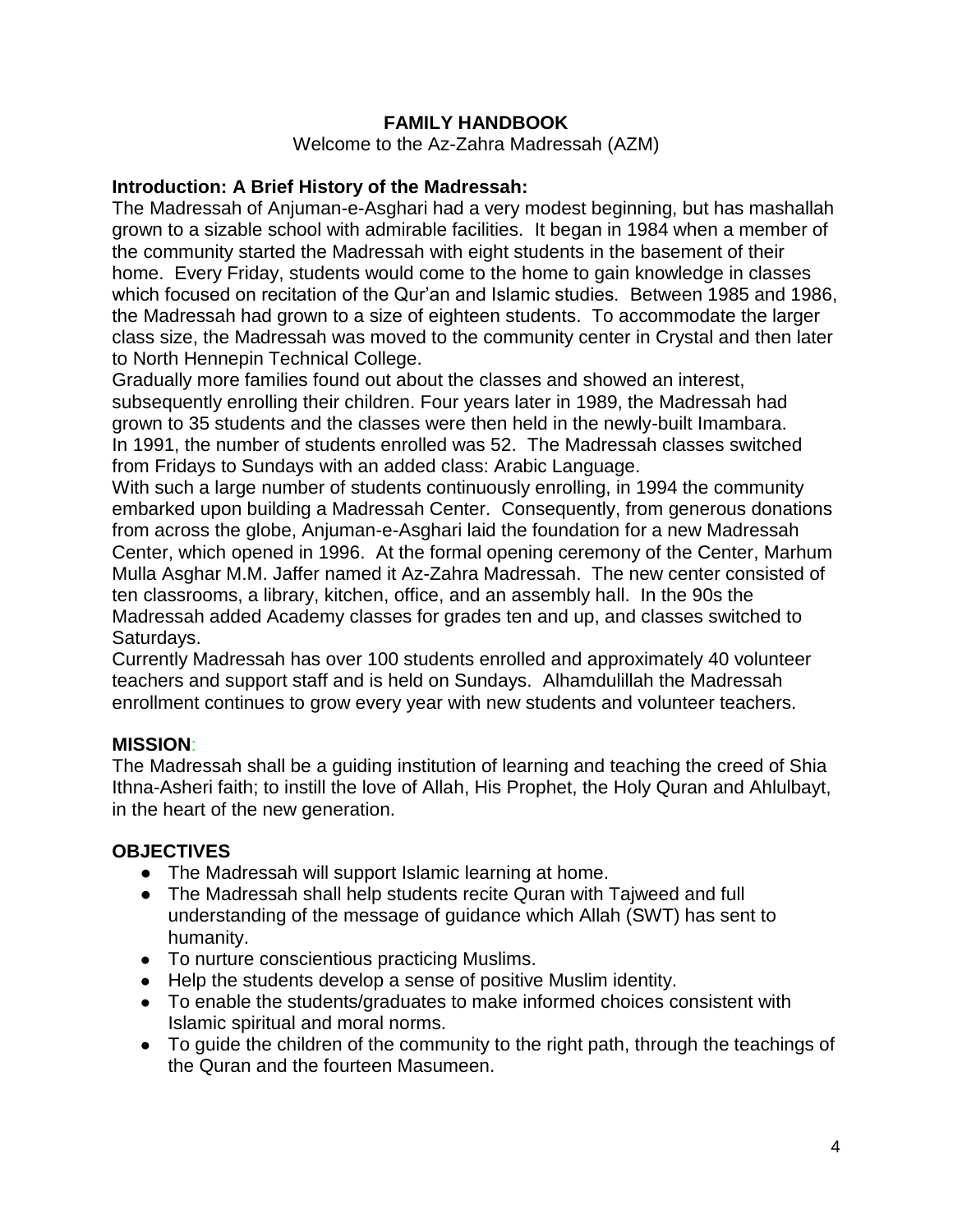# **ADMISSION AGE**

Preschool: must be 4-years-old by September  $1$ <sup> $\ast$ </sup> of the year to start. Kindergarten: must be 5-years-old by September  $1<sup>*</sup>$  or have documentation from their traditional school, stating they are enrolled in Kindergarten.

#### **ADMISSION READINESS/PREVIOUS ACADEMIC QUALIFICATIONS**

*Preschool* 

- Be able to eat and go to the restroom unassisted.
- Be able to communicate needs clearly.
- Be able to stay in the classroom unaccompanied.

#### *1*st *Grade and up*

Students shall be placed at a grade level matching their traditional school.

Applications to be admitted to a Madressah grade above than that of the enrolled grade in the traditional school will be considered based on parent commitment to help student catch up on academic curriculum.

# **ATTENDANCE (STUDENT)**

Regular and punctual attendance is expected from every student. It is necessary that the students attend every Madressah day on time in order for the student to fully benefit from Madressah.

A student who is tardy or leaves early even once will not be considered to have PERFECT ATTENDANCE.

Students with 100% attendance will be recognized and rewarded at the end of the year. Leave of absence should be notified to the Madressah Vice Principal and lesson plans for the time away from Madressah should be taken and completed before returning to Madressah classes. To get the lesson, contact the teacher (contact info attached).

# **CALENDAR**

At the beginning of the year, a tentative calendar is prepared as a guideline for Madressah activities. Since this is a tentative calendar, some events may be added, cancelled or shifted around to accommodate other events and weather. The changes will be kept to a minimum.

The Madressah year typically begins in September and ends in May. It is held on Sundays for about 30 weeks a year.

#### **COMMUNICATION**

Parents are encouraged to maintain communication with teachers regarding their student's academic progress.

#### **Some ways to communicate**

- *Bulletin Boards:* Please be sure to check information displayed on bulletin boards displays throughout the madressah.
- *Online at -* [https://emaktab.org/azm:](https://emaktab.org/azm) Parents are expected to check the website to see posted assignments, coursework and scores.
- *Classroom Newsletter:* You might receive a parent newsletter at the beginning of the academic year with important information about your child's class.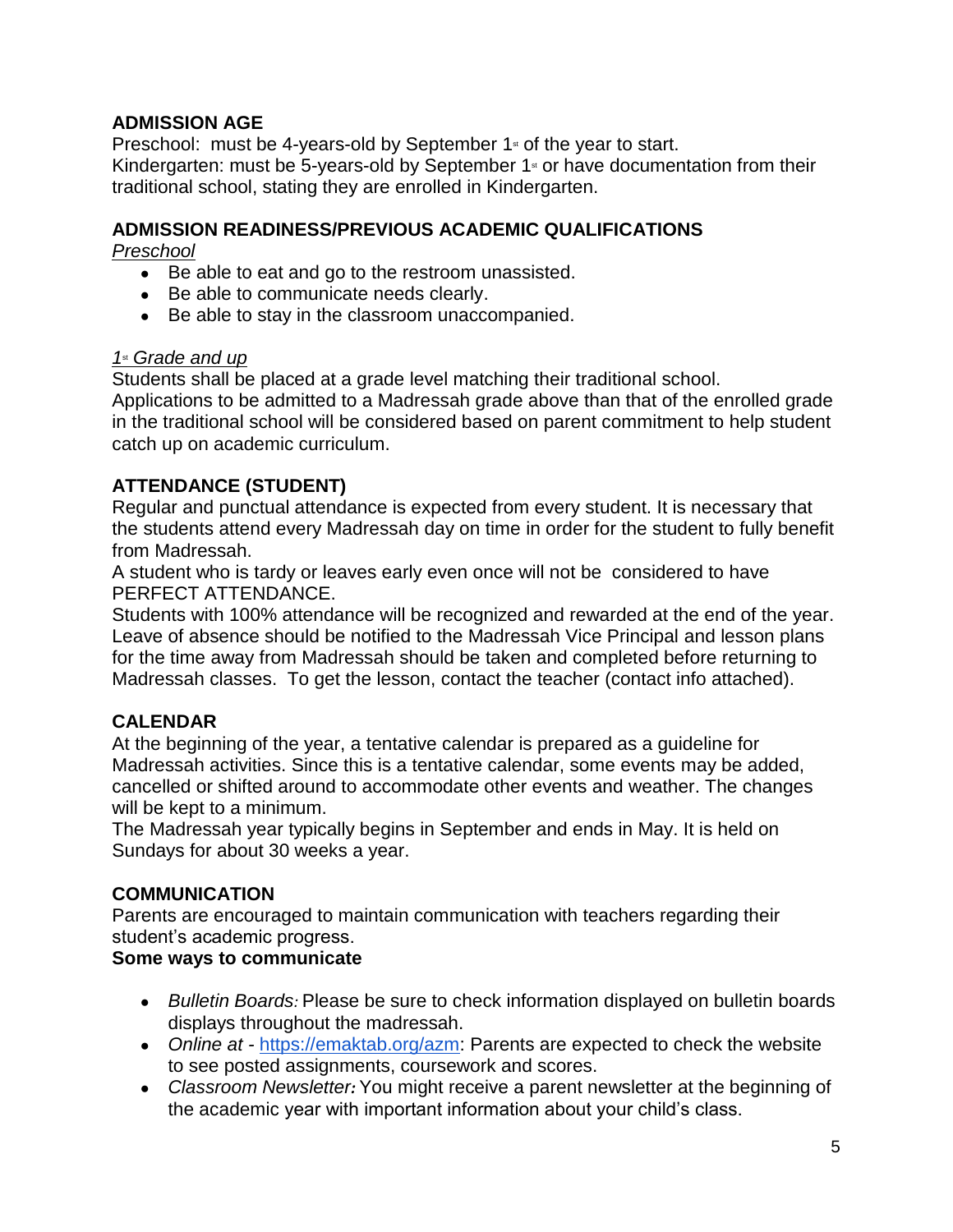- *Phone Calls:* Teachers are encouraged to use the phone as a means of parent communication, so you might receive phone calls from our teachers. Kindly remember teachers cannot attend to phone calls during their class time.
- *Emails:* Emails are the primary means of communication. Therefore parents are asked to read emails sent out by AZM as they will provide updated information regarding Madressah.

#### **CURRICULUM OF MADRESSAH**

Students are required to take the following classes throughout the year:

Akhlaq, Fiqh, Aqaid, Tarikh, Quran Tafseer and Qur'an recitation.

Additionally, students will be required to memorize surah(s) assigned to the grade level for Quran Competition.

*Qur'an:* Students will learn to recite the Holy Qur'an with proper pronunciation and its basic rules for recitation. Memorization and simplified translations will also be included. *Fiqh:* Students will study practical laws of Islam.

*Aqaid:* Students will study the basic beliefs and ideology of Islam.

*Tariq* (*Islamic History):* Students will study the history of the Prophets; Ahlul Bait; and all the special events pertaining to Islam in the past.

*Akhlaq:* Students will study the teachings based on Quran and Masoomeen regarding proper and appropriate manners and etiquettes.

*Quran Tafseer*: (Grades 3 and above) Students will study a few suras in depth with translation.

# **DISCIPLINE**

Every student and staff member of AZM is entitled to learn and work in a safe school environment. To ensure this, AZM has established clear student discipline policies, consequences appropriate with the behavior, and a practice to do so consistently. Students are expected to behave in accordance with federal, state and local laws and rules; district, athletic and activity policies and AZM regulations; and in a way, that respects the rights and safety of others. Staff will take corrective action when a student's behavior does not fall within the guidelines.

The basis of AZM discipline policy is to encourage appropriate behavior and selfmonitoring. Students should be shown respect and you should expect it back from them. There will be times when a student may not be meeting expectations and teachers will handle these instances with professionalism and kindness.

Teachers will address discipline issue with care and respect.

The key to maintaining classroom control is respect. AZM teachers are encouraged to build classroom community by establishment of rituals, routines, and procedures at the beginning of the school year.

Each teacher shall post the **class agreements created with students** in the teaching area and frequently review the expectations with their students. So that your child is well aware and familiar with the rules in place.

The students are expected to follow the class agreements not only in their respective classroom but in ALL areas of the Madressah, Imambara and MPC including, but not limited to – **main hall, bathrooms, hallway, playground, etc.** 

Minor discipline cases will be handled by the teacher. The child may be removed from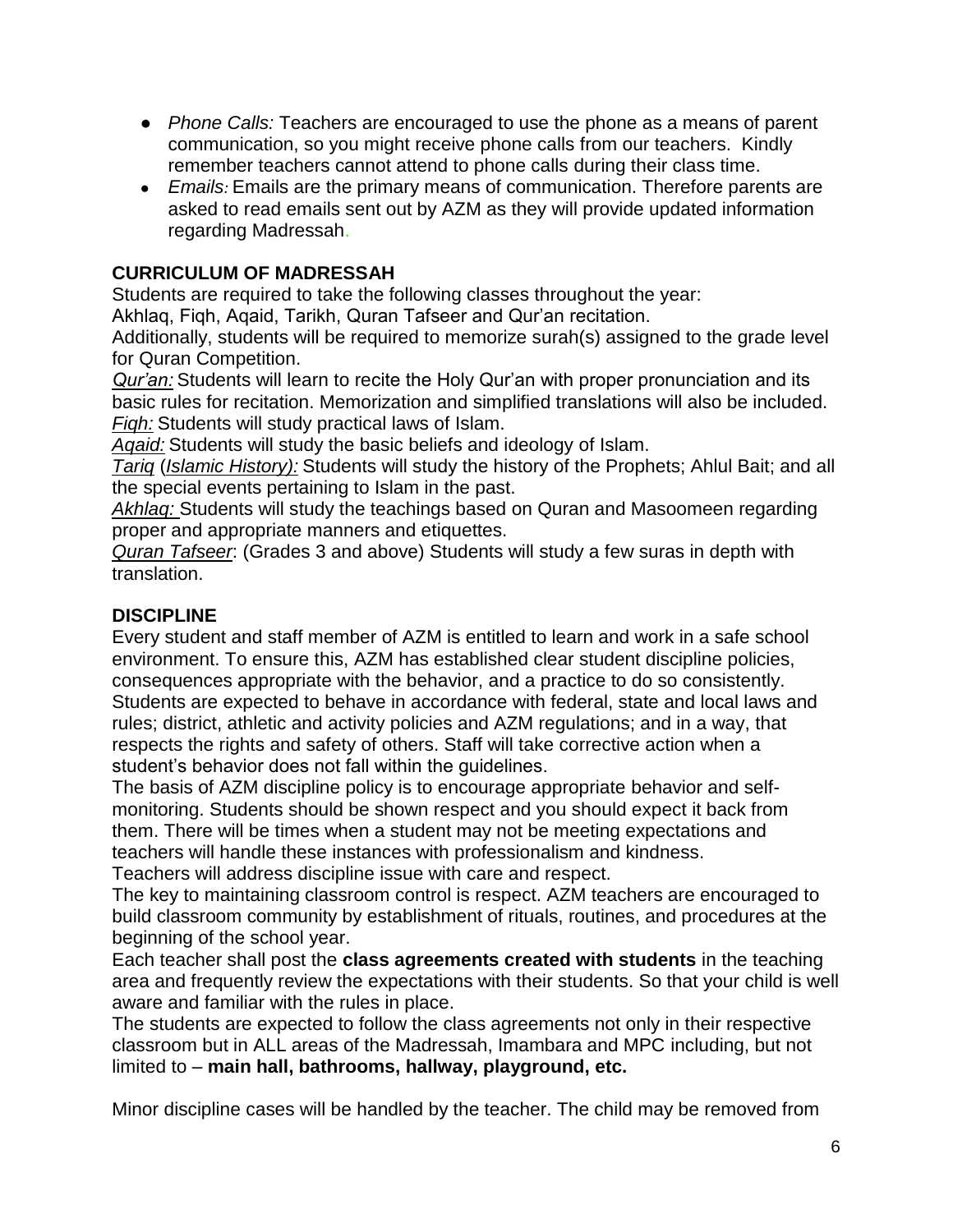the classroom for a major behavior/ discipline issue.

The teacher will follow the philosophy, policies and procedures of AZM regarding any discipline issues. The teacher, will communicate with the parent regarding discipline issues.

|  |  | Steps to support excellent behavior |  |
|--|--|-------------------------------------|--|
|--|--|-------------------------------------|--|

|                        | Level 1                                                                                                                                                                                                                                                                                                                                                                                                                                                                                                                                                                                                                                                                                     | <b>Intervention</b>                                                                                                                                                                                                                                                                       |
|------------------------|---------------------------------------------------------------------------------------------------------------------------------------------------------------------------------------------------------------------------------------------------------------------------------------------------------------------------------------------------------------------------------------------------------------------------------------------------------------------------------------------------------------------------------------------------------------------------------------------------------------------------------------------------------------------------------------------|-------------------------------------------------------------------------------------------------------------------------------------------------------------------------------------------------------------------------------------------------------------------------------------------|
| $\bullet$              | All electronic devices during classroom hours (personal cell<br>phones, laptops, I-pods etc.), unless cleared by a teacher<br>and /or office for specific reason, will be taken away by a<br>staff member and returned at the end of the day.<br>Found in an unauthorized area without permission.<br>Not following directions given by an adult<br>Bringing items/toys that cause disruption (water pistol, toy<br>guns, electronic games, etc).<br>Lying, cheating<br>Ditching/truancy<br>Spitting, spit wads, food throwing<br>Verbal disrespect to other students (swearing, name calling<br>etc)<br>Profanity, obscene gestures, possession of indecent<br>materials, violent pictures | • Verbal Warning<br>• Safe seat<br>• Communicate with the parents<br>• Work with the principal and<br>parent<br>• After 3 repetitions - send<br>student to the office<br>• After 3 office visits, principal<br>and teacher will make a<br>decision                                        |
|                        | Level <sub>2</sub>                                                                                                                                                                                                                                                                                                                                                                                                                                                                                                                                                                                                                                                                          | <b>Intervention</b>                                                                                                                                                                                                                                                                       |
| $\bullet$<br>$\bullet$ | <b>Threats</b><br>Pushing, shoving, hitting with anger<br>Disrespectful/defiant to school staff or volunteers<br>Damage to school and private property (including<br>bathrooms)<br>Possession of weapons or items that can cause harm or<br>incite violence<br>Stealing<br>Leaving school property unauthorized<br>Running away from staff                                                                                                                                                                                                                                                                                                                                                  | Sent to the office<br>immediately, student<br>conference with Principal/Vice<br>Principal<br>Parent conference with the<br>principal and a Discipline Plan<br>put into place with the<br>principal's support<br>• After 3 office visits, principal<br>and teacher will make a<br>decision |

# **EMERGENCY PROCEDURES**

Teachers will instruct their classes in the proper procedure for emergency drills. *Madressah will conduct unannounced fire and lockdown simulations.*

*TORNADO & FIREDRILL -*Tornado & Fire shelter areas will be designated by the fire department.

# *LOCKDOWN PROCEDURES*

Are used to protect building occupants from potential dangers in the building or external threats that may enter the building

*LOCKDOWN WITH WARNING:* Occurs when there is a threat outside the building or there is a non-threatening circumstance when people need to keep away from areas (e.g. medical emergency where students in the halls might interfere with emergency responders). Teachers lock classroom doors and do not allow anyone in or out, but may continue teaching.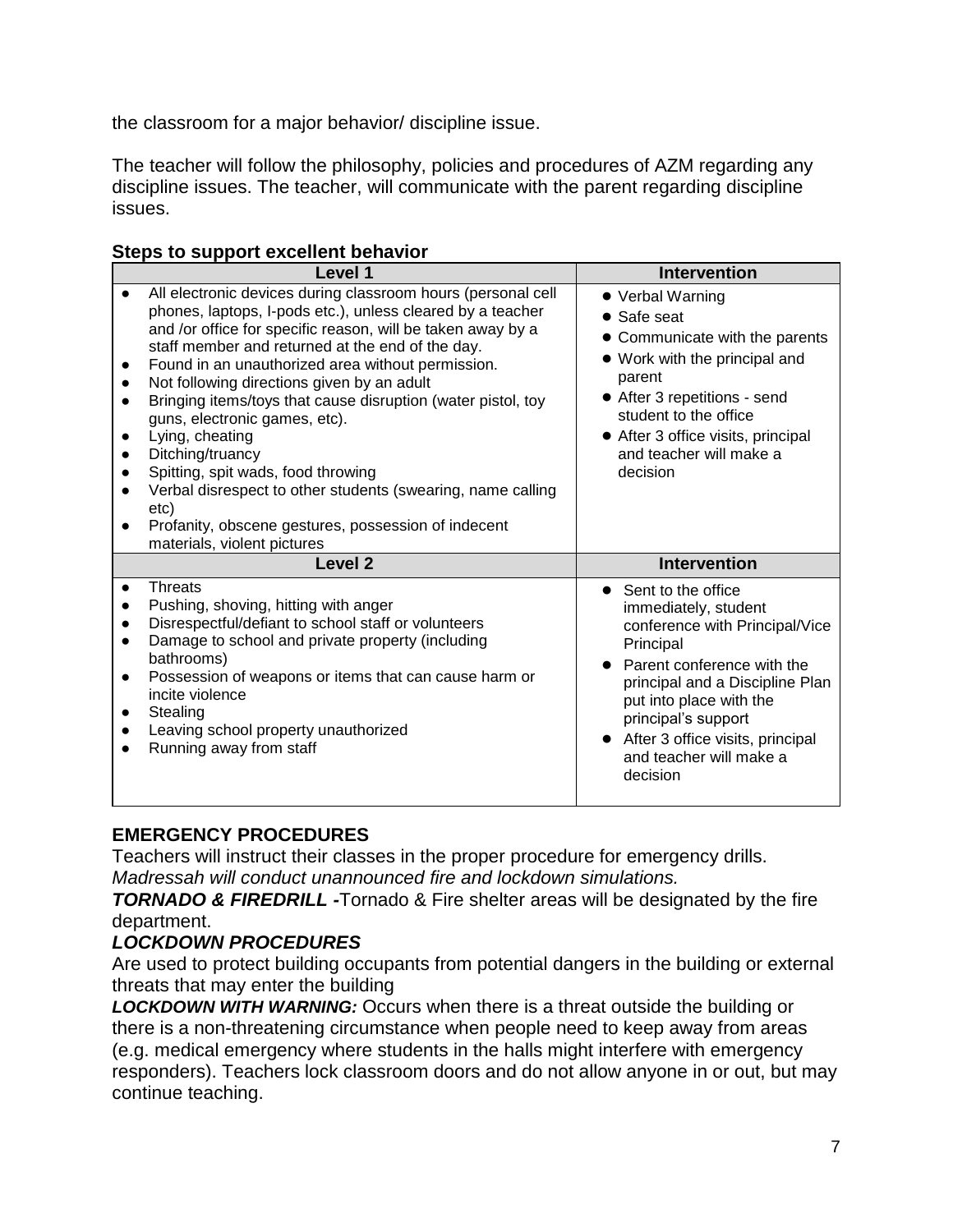*LOCKDOWN:* Occurs when there is a threat or intruder inside the building. Staff members lock doors, move students away from doors and windows, and maintain silence wherever they are.

#### **GRADING**

Throughout the academic year, the students will be tested and evaluated, and at the end of each trimester they will complete a final exam for all subjects. All test and exam results will be available on **emaktab.org/azm.** It is the parent's responsibility to check their child's results. Tri 1 and Tri 2 progress reports are posted on Emaktab [\(https://emaktab.org/azm\)](https://emaktab.org/azm) It is the parent's responsibility to check their child (ren)'s grades.

# **HOMEWORK**

Homework is an important element of AZM's academic program. It serves to reinforce classroom teaching and develop independence and automaticity.

Parents are expected to hold students accountable for completing and submitting homework on time as per teacher's instructions.

*AZM encourages teachers to use the following general guidelines for homework per week: Grades Time spent doing homework per week.*

- 
- Grade  $K 1$  10 to 25 minutes<br>• Grades 2 and 3 25 to 35 minutes
- Grades 2 and 3 25 to 35 minutes<br>● Grades 4 and 5 40 to 60 minutes  $\bullet$  Grades 4 and 5
- Grades 6 and up 65 to 75 minutes

#### **HOURS**

Madressah is in session every Sunday from 11:00am - 2:30pm with the exception of holidays where the parents will be notified in advance. The Madressah schedule includes regular classes along with a break for lunch and Salat.

#### **LUNCH/SNACK**

Students should bring their own snacks/beverages unless Madressah provides it. KINDLY REMEMBER MADRESSAH'S "NO NUT POLICY". Please check Emaktab *(*[https://emaktab.org/azm\)](https://emaktab.org/azm) for the lunch plan for every week.

#### **NO NUT POLICY**

AZM recognizes that nut allergies can represent detrimental health issues with serious consequences for those with such allergies. In order to protect those students, staff, employees, visitor and guests of the community from an environment that may be harmful to them, the Board hereby prohibits the use, serving, or selling of ALL nuts, or any product containing nuts or peanut oil in the Az Zahra premises of Madressah building and grounds. (These include cashews, walnuts, pecans, hazelnuts, almonds, peanut butter, Nutella etc.).

#### **MONEY and VALUABLES**

Please make sure that students do not come to Madressah with large amounts of money or expensive items. We cannot be responsible for broken, stolen or misplaced items brought from home. If valuables are found, they will be taken away and given at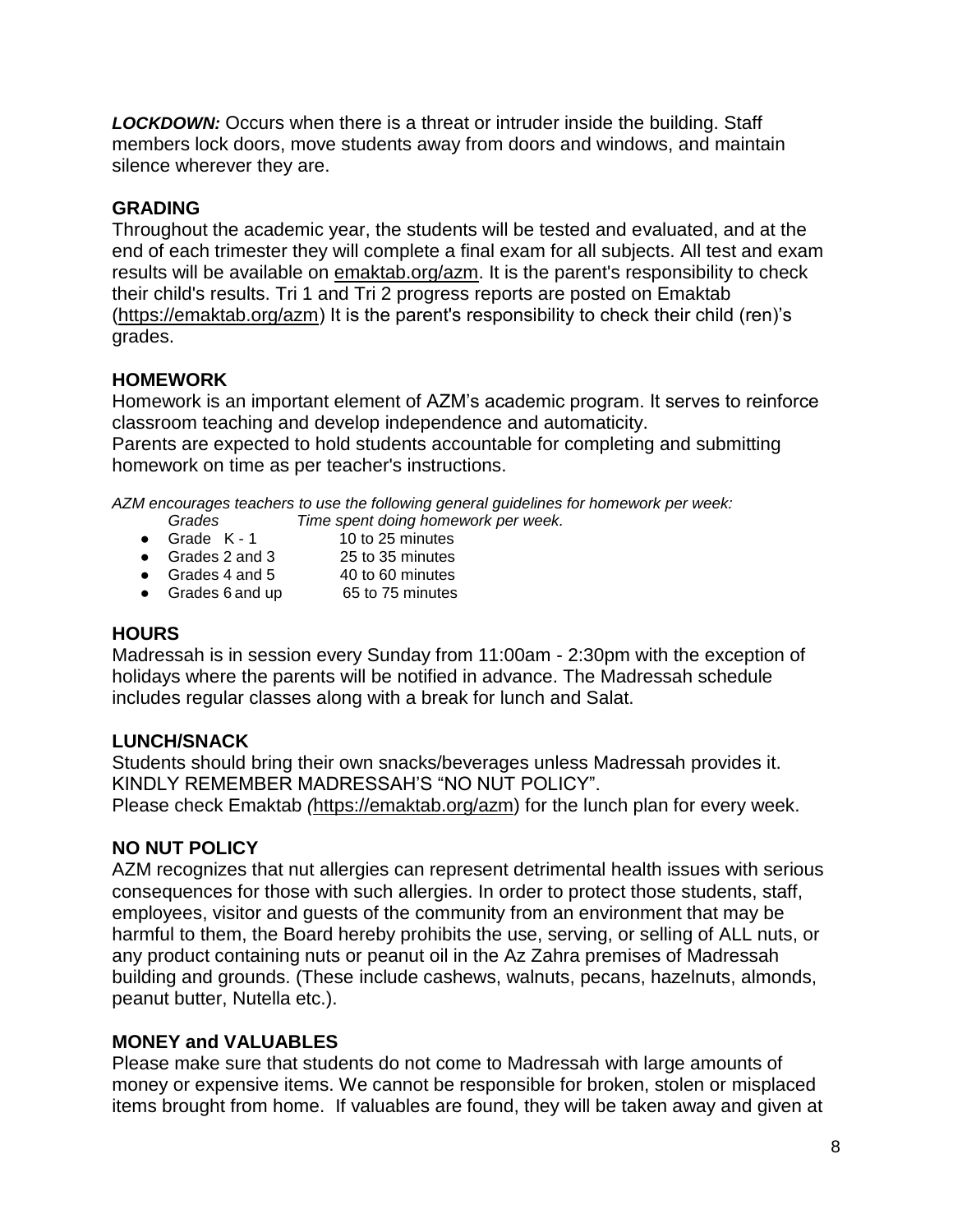the end of the school day.

#### **REGISTRATION**

At the beginning of every year, all parents must complete a registration process for all their children who will be attending Madressah that year.

#### **RESPONSIBILITIES OF PARENTS**

- Have an account at *(*[https://emaktab.org/azm\)](https://emaktab.org/azm). It is vital for you as a parent to have a username and password for this site as AZM uses this site to post almost all of its communications.
- Advice and encourage their child to respect and obey the rules of the Madressah.
- Be sure that their child attends Madressah regularly and on time and dresses appropriately for Madressah (Please check the Uniform Policy)
- Participate in parent-teacher conferences to ensure their child's success in Madressah, discuss report cards with the child.
- To remain informed of their child's activities and lessons in Madressah, To check if any homework has been assigned. Ensure that the homework/ assignment has been completed.

# **RESPONSIBILITIES OF STUDENTS**

- Attend all classes, every Madressah day, and be there on time.
- Be prepared for each class with appropriate Madressah supplies and assignments.
- Be properly dressed for Madressah (Please check the Uniform Policy).
- Show respect towards others—to both students and teachers
- Follow all Madressah rules.
- Gather and complete all missed assignments and homework in the event of an absence*(*[https://emaktab.org/azm\)](https://emaktab.org/azm).
- Share announcements with parents.

# **RECOGNITION & AWARDS**

Madressah plans to recognize students for their achievement each month (student of the month) and at the end of the Madressah year. Recognition may be based on attendance, performance, extra-ordinary efforts, etc. or a combination of these criterias. Students will be presented with awards that may include trophies, books, snack with the principal.

**SPECIAL PROJECTS & EVENTS** - Check the calendar for exact dates

- Qu'ran Memorization Contest (Parents will receive a separate pamphlet with all the information)
- Field Trips (Academy students)
- Get To Know Your Child's Teacher Morning
- Awards and Appreciation Day
- Imam's Birthday Celebrations

# **SOCIAL MEDIA**

Az-Zahra Madressah (AZM) understands that as part of 21st century learning is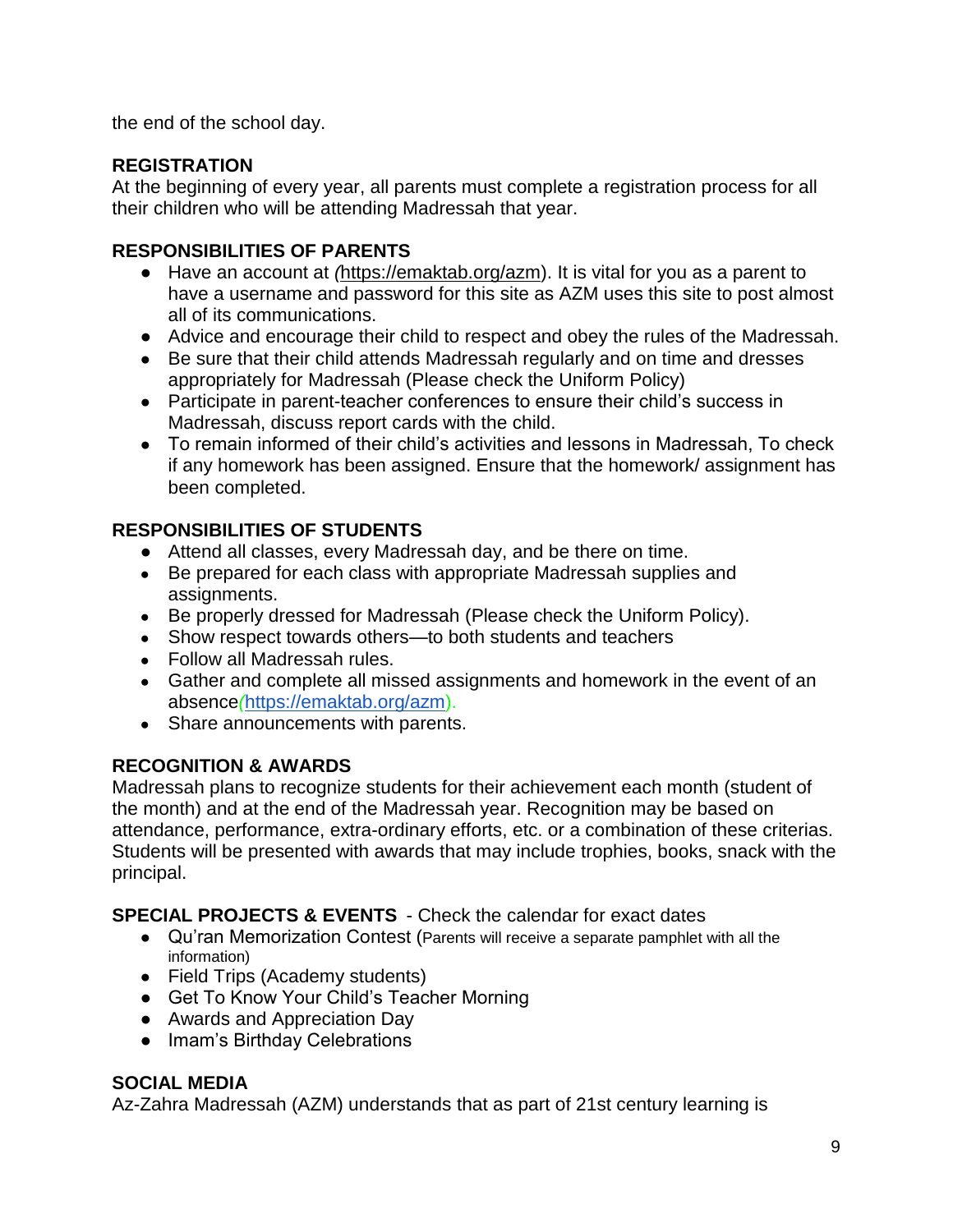adapting to the changing methods of communication. The importance of teachers, students and parents engaging, collaborating, learning and sharing in these digital environments is part of the 21st century learning. **To this aim, AZM has adapted the following straight forward guidelines to provide direction for teachers, students and the AZM community when participating in online social media activities.** 

- Do not post or tag photos or movies of others without parents' permission.
- Do not use photos or movies taken at AZM without permission.
- Do not post photos or movies that contain students without parent's consent.
- Do not post photos or movies that contain adult staff and volunteers without their consent.

# **TEACHERS**

**Selection of a teacher –** Az Zahra Madressah Board will take the following course of action for recruiting teachers for the following school year:

- 1. An advertisement will be sent out to the Shia Ithna-ashari community by April 1<sup>st</sup>.
- 2. Interested applicants will be asked to complete and submit an application, posted on Emaktab, by May 1<sup>st</sup>.
- 3. Applications will be reviewed by the Board and the applicants will be notified of the Board's decision by June 1st.

# **TEACHER ASSISTANTS**

Teacher Assistants are appointed to different classrooms at the discretion of the Principal.

The class is expected to treat the TA with same level of respect as a classroom teacher. Teacher Assistants are teacher in training.

# **SUBSTITUTE TEACHER:**

On the day a teacher is absent, an equally qualified substitute teacher will take the class. The substitute shall carry out the lesson plan that he or she is given by the classroom teacher.

# **TUITION & BOOKS - Fees subject to change**

Tuition fee for each student is \$23.00 per month or an estimate of \$200 for full year. Tuition fees are from the month of September to May (9 months). There is a discount of \$10.00 for parents paying the full year's fee in cash or check, \$5 if paid by credit card on the registration day in September.

The cost of books is \$40.00. It is required for Preschool to Grade Ten. Quran Competition Book is \$ 5.00.

# **UNIFORM & APPEARANCE POLICY**

- 1. Students are expected to dress according to Islamic standards.
- 2. Their attire and grooming should not distract or disrupt the learning process; students should be neat and clean. No adornments such as piercings, large pendants, medallions, punk haircuts.
- 3. Boys should adhere to respectful Islamic dress code, which includes complete coverage of body, arms and legs. Parents will be called or students will be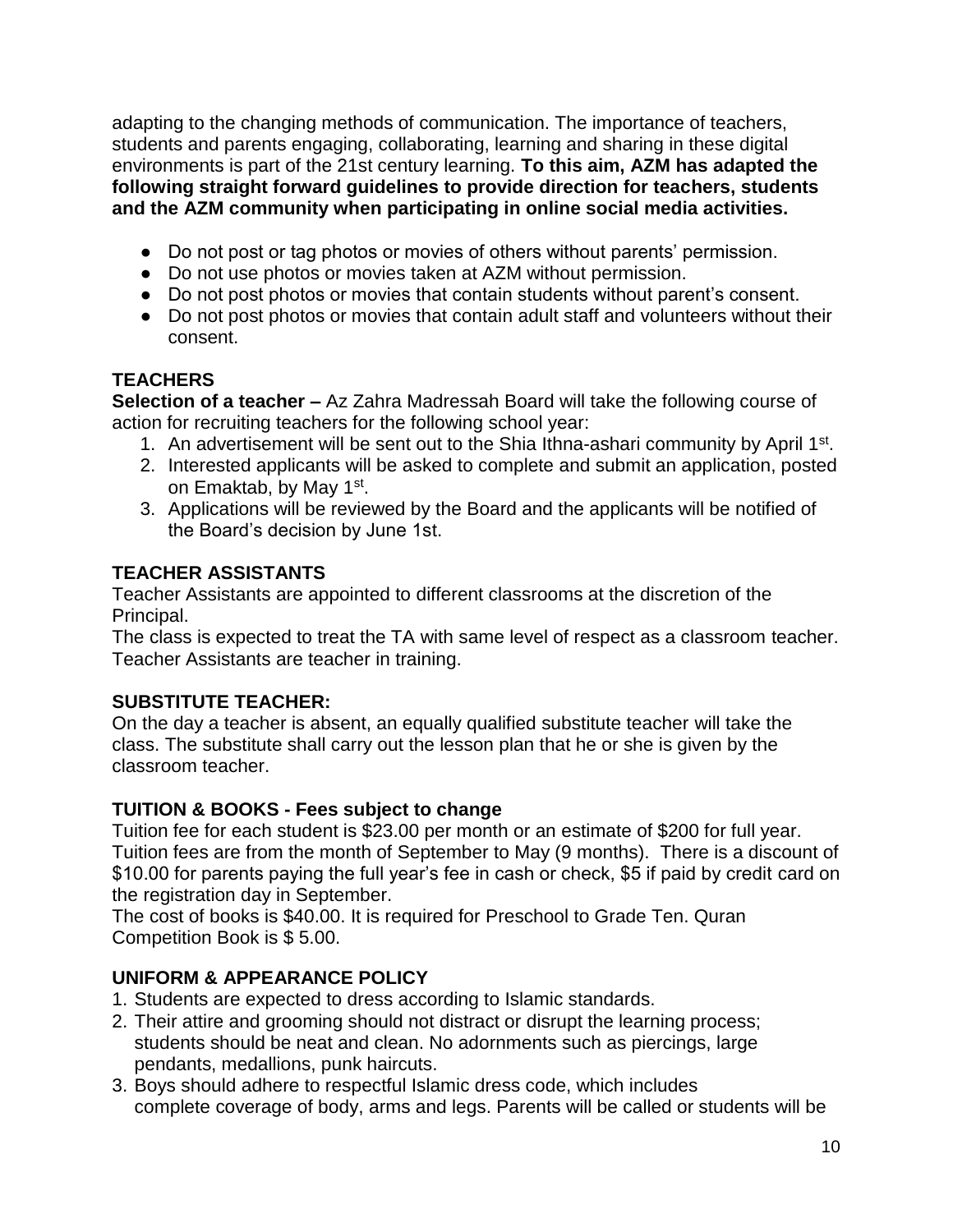sent home if proper uniform guidelines are not met.

4. Girls must be in complete hijab. If a student is not observing complete hijab, then proper attire will be given to the student. Complete hijab is briefly defined as clothing that completely covers the entire body except the face and hands.

#### **UNIFORM is as follow:**

All students need to adhere to the Madressah dress code and uniform.

#### **Girls / Sisters:**

**Preschool – Grade 6:** - Dark Blue Uniform Jumper (available in school uniform section at various stores e.g. Old Navy, Children's Place) with long sleeve undershirt (White or light Blue) or black abaya and - Blue or White Long Pants **(NO LEGGINGS).** 

**Grade 7 - Academy:** - Black Abaya

- Scarfs: White / Black Hijab

**Boys / Brothers:**

**Preschool- Academy:** - Long sleeve Blue Polo Shirt (available in school uniform sections at various stores e.g. Old Navy, Children's Place) - Long Blue or Khaki Pants.

#### **UNIFORM POLICY ENFORCEMENT**

The Vice Principal/Principal and/or Vice Principal /Principal's designee shall

1) Ensure that the policy is enforced in a consistent manner.

2) The student and the student's parent or guardian to take appropriate action to remedy situations determined to be in conflict with this policy.

3) Students who do not comply with the **School Uniform** and **Appearance Policy** will be addressed by the Principal or Vice Principal.

#### **WEATHER CONDITIONS and MADRESSAH CLOSURE POLICY**

Az Zahra Madressah will remain open, if at all possible, on all scheduled days. Even when weather conditions are severe, every effort will be made to keep AZM open in the belief that it is in the best interest of the students. We encourage everyone to use caution traveling safely to and from our Madressah.

We cannot stress enough that your student and family's safety is our first priority. The AZM Board recognizes the rights of parents to make decisions that are best for their children. Therefore, the option to keep children home when weather conditions are severe is always at the parent's' discretion and AZM respects that decision. Students who are kept home will not be penalized for their absence or tardiness.

On occasions, weather may be so extreme that AZM will close or have an early dismissal. When faced with the possibility of Madressah closing, the decision will be made as early as possible, ideally the night before the anticipated weather event.

Stated below are conditions AZM will consider for closure:

**Cold Day**: AZM will likely cancel classes if wind chill forecasts are -35° or colder.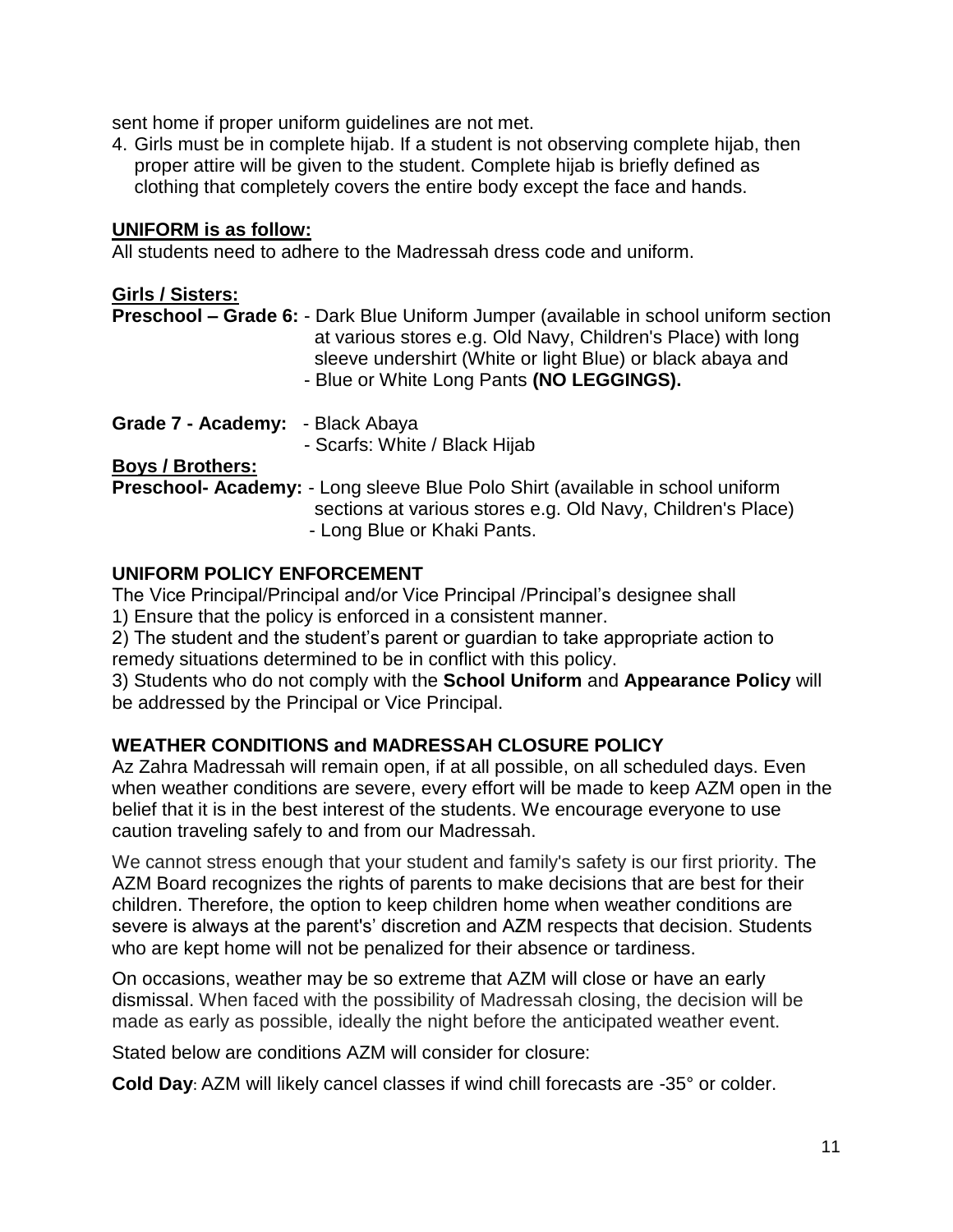**Snow Day**: AZM will cancel classes if road conditions become too hazardous for travel. If snow forecasts are 6 inches or more within 20 miles of AZM. We may also close AZM if conditions approach blizzard warnings, even if snowfall amounts are low.

In the event that Madressah is canceled due to severe weather, AZM will make every attempt to notify families as soon as possible.

Following are the communication procedures that we will adhere to if AZM closure or early dismissal becomes necessary.

**Closure Announcements:** Parents should expect an email or/and text message, by 10pm the night before, informing whether or not AZM will have classes the following day. Simultaneously Madressah closure information will be posted at: <https://emaktab.org/azm/> (AZM web page)